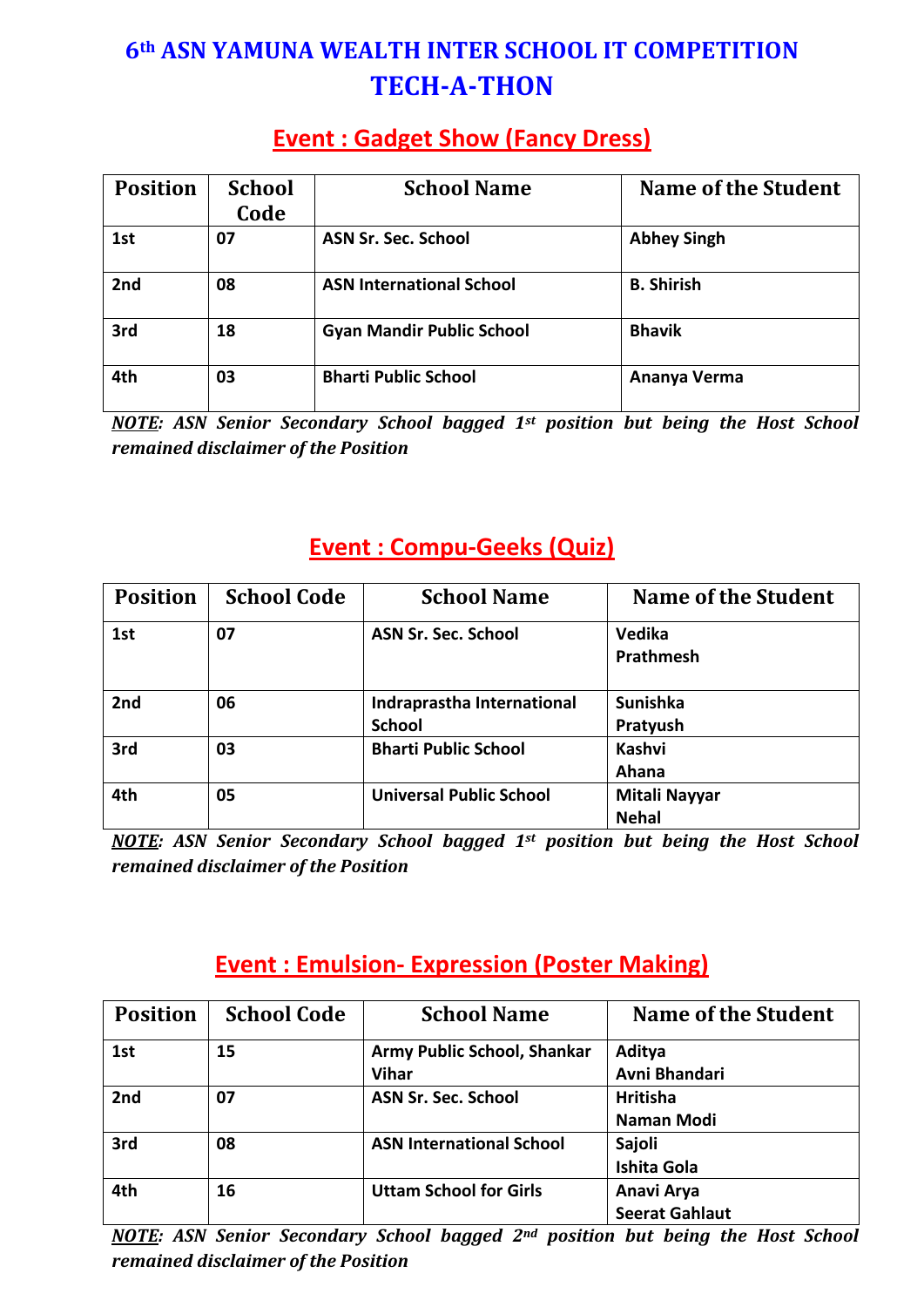## **Event : Digi - Fabler (Digital Story Telling)**

| <b>Position</b> | <b>School Code</b> | <b>School Name</b>                                       | <b>Name of the Student</b>              |
|-----------------|--------------------|----------------------------------------------------------|-----------------------------------------|
| 1st             | 04                 | <b>Amity International School,</b><br><b>Mayur Vihar</b> | Nandini Rastogi<br><b>Navyam Thakur</b> |
| 2nd             | 16                 | <b>Uttam School for Girls</b>                            | Nishtha Shukla<br>Kaushiki Shukla       |
| 3rd             | 07                 | ASN Sr. Sec. School                                      | Kavya Joshi<br>M. D. Raza               |
| 4th             | 15                 | Army Public School, Shankar<br><b>Vihar</b>              | Ibtisha<br><b>Daksh</b>                 |

*NOTE: ASN Senior Secondary School bagged 3rd position but being the Host School remained disclaimer of the Position*

## **Event : Gamify- Simplify (Game Designing)**

| <b>Position</b> | <b>School Code</b> | <b>School Name</b>               | <b>Name of the Student</b>                     |
|-----------------|--------------------|----------------------------------|------------------------------------------------|
| 1st             | 07                 | <b>ASN Sr. Sec. School</b>       | <b>Gaurav Joshi</b><br><b>Mohak Makkar</b>     |
| 2nd             | 10                 | <b>Mount Abu Public School</b>   | <b>Sarthak Arora</b><br><b>Ayush Mishra</b>    |
| 3rd             | 03                 | <b>Bharti Public School</b>      | <b>Pranav Bhatnagar</b><br><b>Atishay Jain</b> |
| 4th             | 18                 | <b>Gyan Mandir Public School</b> | <b>Ayush Kumar</b><br><b>Abhishek Kumar</b>    |

*NOTE: ASN Senior Secondary School bagged 1st position but being the Host School remained disclaimer of the Position*